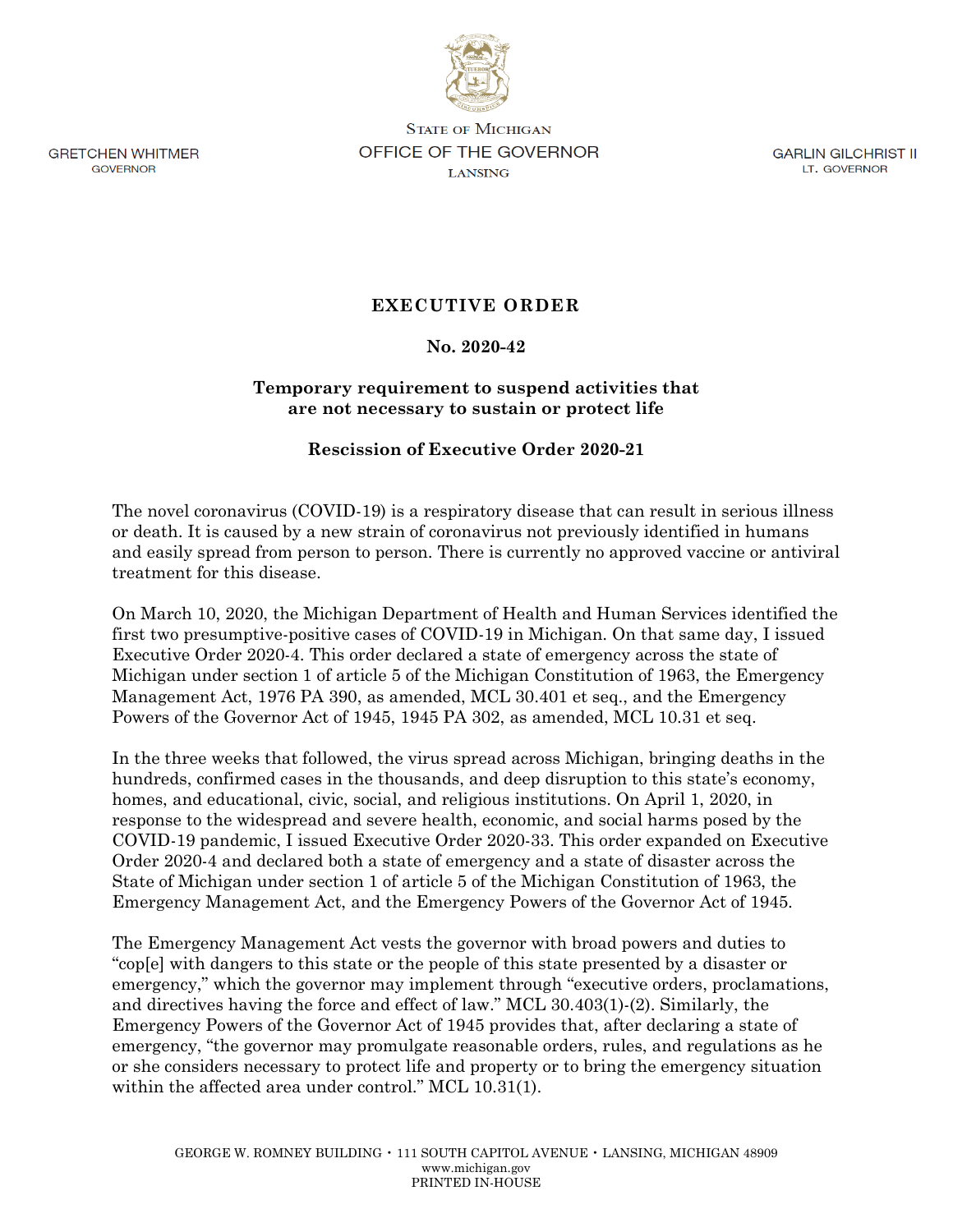To suppress the spread of COVID-19, to prevent the state's health care system from being overwhelmed, to allow time for the production of critical test kits, ventilators, and personal protective equipment, and to avoid needless deaths, it is reasonable and necessary to direct residents to remain at home or in their place of residence to the maximum extent feasible. To that end, on March 23, 2020, I issued Executive Order 2020-21, ordering all people in Michigan to stay home and stay safe. The order limited gatherings and travel, and required workers who are not necessary to sustain or protect life to stay home.

The measures put in place by Executive Order 2020-21 have been effective, but this virus is both aggressive and persistent: on April 8, 2020, Michigan reported 20,346 confirmed cases of COVID-19 and 959 deaths from it. To win this fight, and to protect the health and safety of our state and each other, we must be just as aggressive and persistent. Though we have all made sacrifices, we must be steadfast. Accordingly, with this order, I find it reasonable and necessary to reaffirm the measures set forth in Executive Order 2020-21, clarify them, and extend their duration to April 30, 2020. This order takes effect on April 9, 2020 at 11:59 pm. When this order takes effect, Executive Order 2020-21 is rescinded.

Acting under the Michigan Constitution of 1963 and Michigan law, I order the following:

- 1. This order must be construed broadly to prohibit in-person work that is not necessary to sustain or protect life.
- 2. Subject to the exceptions in section 7 of this order, all individuals currently living within the State of Michigan are ordered to stay at home or at their place of residence. Subject to the same exceptions, all public and private gatherings of any number of people occurring among persons not part of a single household are prohibited.
- 3. All individuals who leave their home or place of residence must adhere to social distancing measures recommended by the Centers for Disease Control and Prevention ("CDC"), including remaining at least six feet from people from outside the individual's household to the extent feasible under the circumstances.
- 4. No person or entity shall operate a business or conduct operations that require workers to leave their homes or places of residence except to the extent that those workers are necessary to sustain or protect life or to conduct minimum basic operations.
	- (a) For purposes of this order, workers who are necessary to sustain or protect life are defined as "critical infrastructure workers," as described in sections 8 and 9 of this order.
	- (b) For purposes of this order, workers who are necessary to conduct minimum basic operations are those whose in-person presence is strictly necessary to allow the business or operation to maintain the value of inventory and equipment, care for animals, ensure security, process transactions (including payroll and employee benefits), or facilitate the ability of other workers to work remotely.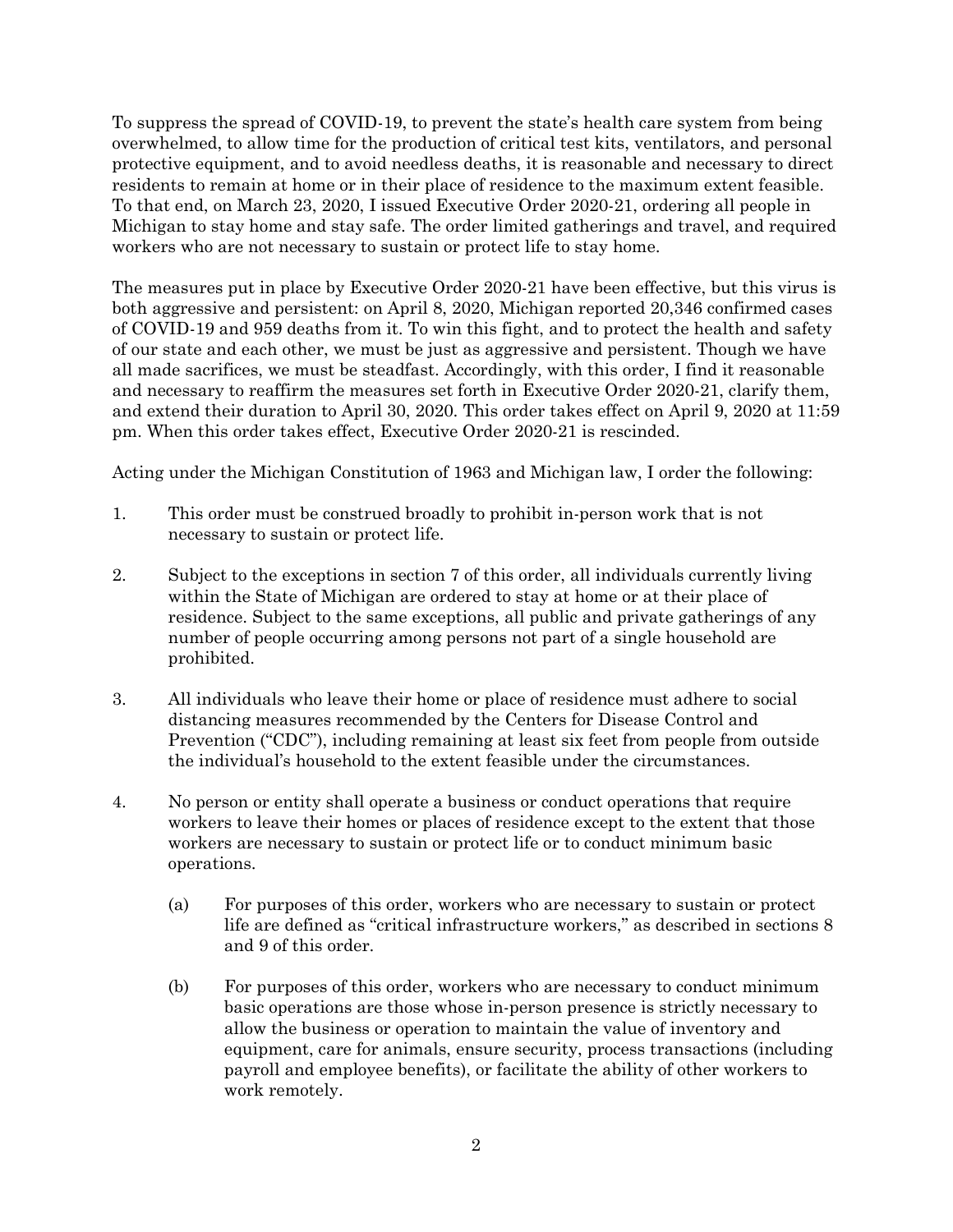Businesses and operations must determine which of their workers are necessary to conduct minimum basic operations and inform such workers of that designation. Businesses and operations must make such designations in writing, whether by electronic message, public website, or other appropriate means. Workers need not carry copies of their designations when they leave the home or place of residence for work.

Any in-person work necessary to conduct minimum basic operations must be performed consistently with the social distancing practices and other mitigation measures described in section 10 of this order.

- 5. Businesses and operations that employ critical infrastructure workers may continue in-person operations, subject to the following conditions:
	- (a) Consistent with sections 8 and 9 of this order, businesses and operations must determine which of their workers are critical infrastructure workers and inform such workers of that designation. Businesses and operations must make such designations in writing, whether by electronic message, public website, or other appropriate means. Workers need not carry copies of their designations when they leave the home or place of residence for work. Businesses and operations need not designate:
		- (1) Workers in health care and public health.
		- (2) Workers who perform necessary government activities, as described in section 6 of this order.
		- (3) Workers and volunteers described in section 9(d) of this order.
	- (b) In-person activities that are not necessary to sustain or protect life must be suspended until normal operations resume.
	- (c) Businesses and operations maintaining in-person activities must adopt social distancing practices and other mitigation measures to protect workers and patrons, as described in section 10 of this order. Stores that are open to the public must also adhere to the rules described in section 11 of this order.
- 6. All in-person government activities at whatever level (state, county, or local) that are not necessary to sustain or protect life, or to support those businesses and operations that are necessary to sustain or protect life, are suspended.
	- (a) For purposes of this order, necessary government activities include activities performed by critical infrastructure workers, including workers in law enforcement, public safety, and first responders.
	- (b) Such activities also include, but are not limited to, public transit, trash pickup and disposal (including recycling and composting), activities necessary to manage and oversee elections, operations necessary to enable transactions that support the work of a business's or operation's critical infrastructure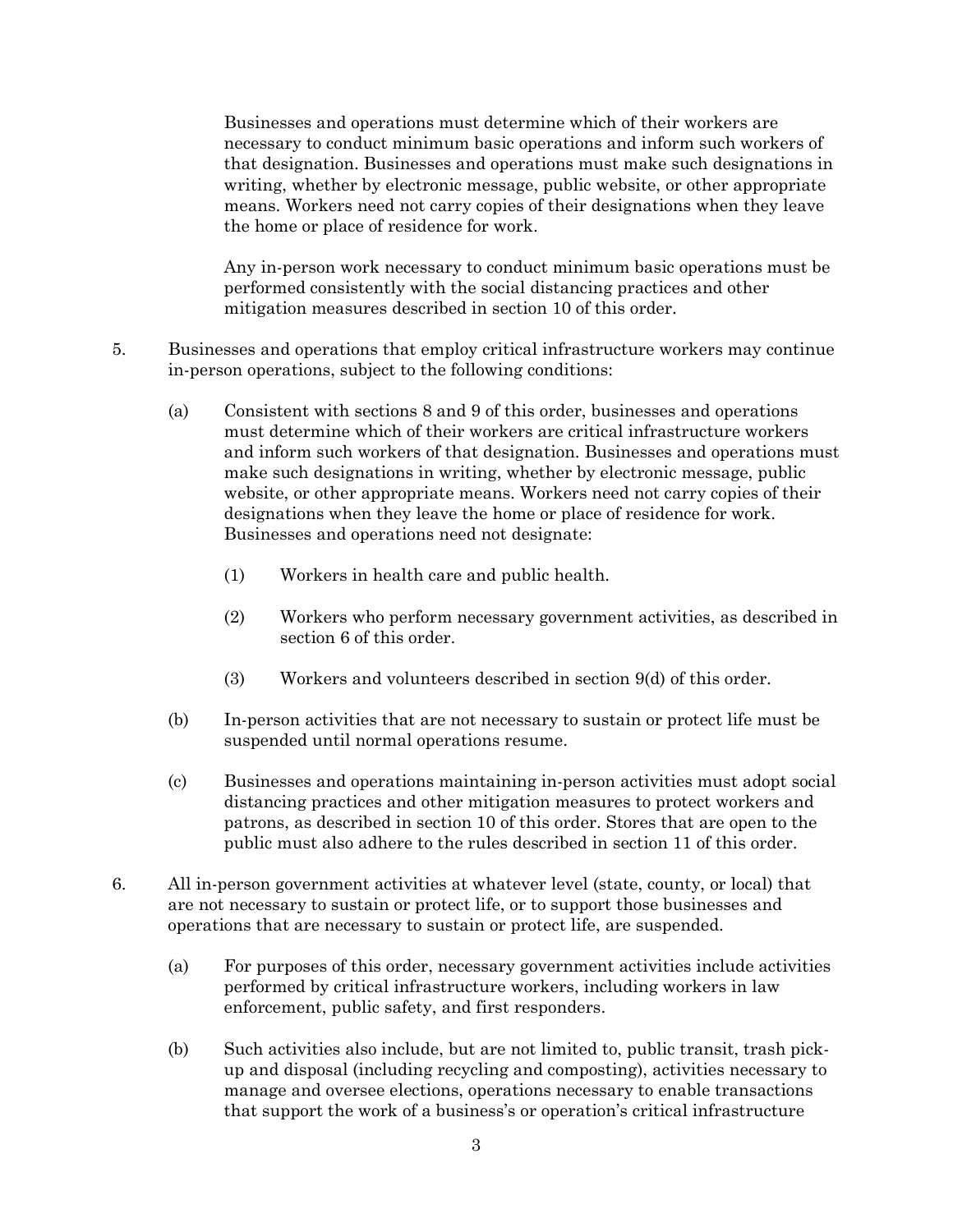workers, and the maintenance of safe and sanitary public parks so as to allow for outdoor activity permitted under this order.

- (c) For purposes of this order, necessary government activities include minimum basic operations, as described in section 4(b) of this order. Workers performing such activities need not be designated.
- (d) Any in-person government activities must be performed consistently with the social distancing practices and other mitigation measures to protect workers and patrons described in section 10 of this order.
- 7. Exceptions.
	- (a) Individuals may leave their home or place of residence, and travel as necessary:
		- (1) To engage in outdoor physical activity, consistent with remaining at least six feet from people from outside the individual's household. Outdoor physical activity includes walking, hiking, running, cycling, kayaking, canoeing, or other similar physical activity, as well as any comparable activity for those with limited mobility.
		- (2) To perform their jobs as critical infrastructure workers after being so designated by their employers. (Critical infrastructure workers who need not be designated under section 5(a) of this order may leave their home for work without being designated.)
		- (3) To conduct minimum basic operations, as described in section 4(b) of this order, after being designated to perform such work by their employers.
		- (4) To perform necessary government activities, as described in section 6 of this order.
		- (5) To perform tasks that are necessary to their health and safety, or to the health and safety of their family or household members (including pets). Individuals may, for example, leave the home or place of residence to secure medication or to seek medical or dental care that is necessary to address a medical emergency or to preserve the health and safety of a household or family member (including procedures that, in accordance with a duly implemented nonessential procedures postponement plan, have not been postponed).
		- (6) To obtain necessary services or supplies for themselves, their family or household members, their pets, and their vehicles.
			- (A) Individuals must secure such services or supplies via delivery to the maximum extent possible. As needed, however, individuals may leave the home or place of residence to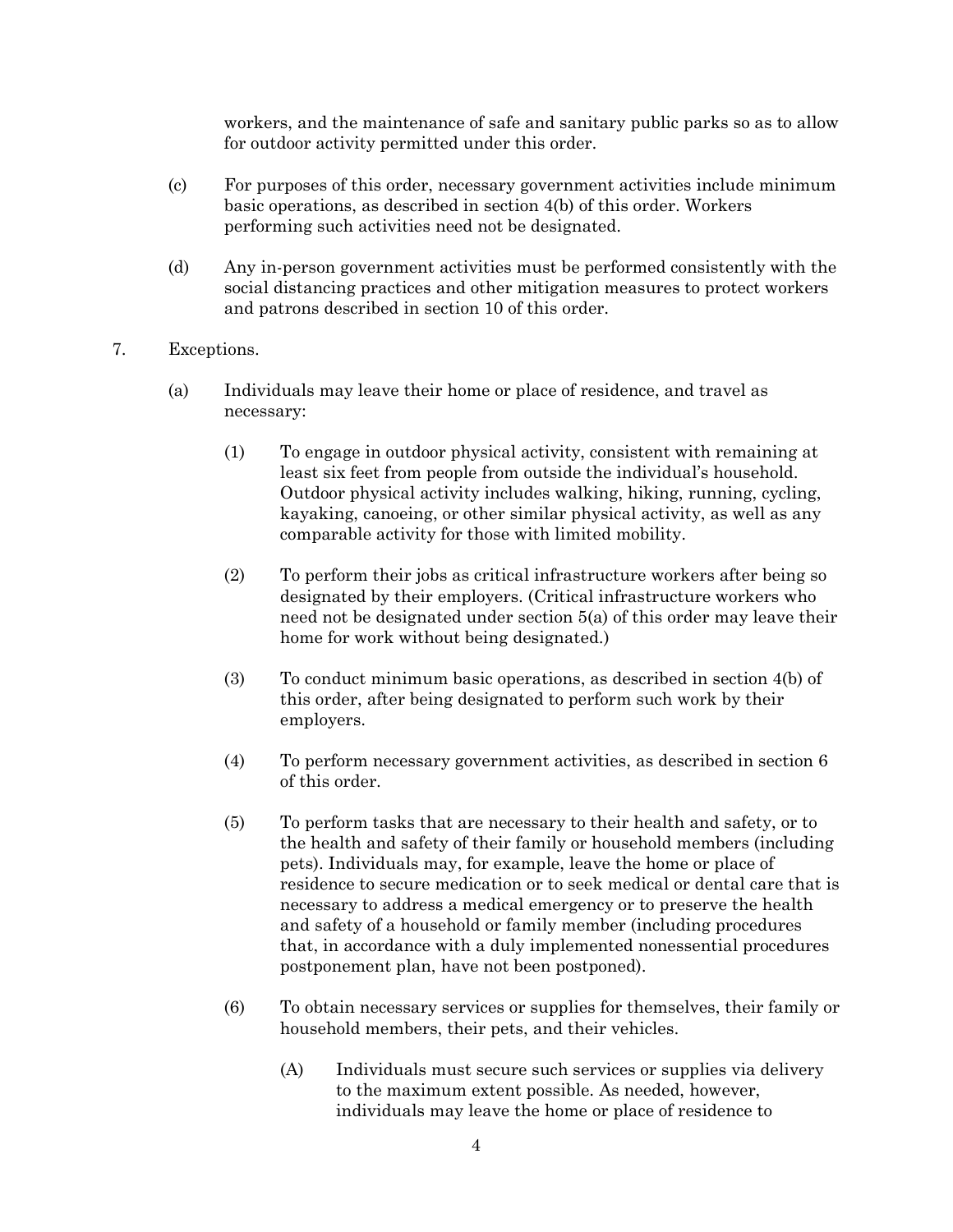purchase groceries, take-out food, gasoline, needed medical supplies, and any other products necessary to maintain the safety, sanitation, and basic operation of their residences. Individuals may also leave the home to drop off a vehicle to the extent permitted under section 9(i) of this order.

- (B) Individuals should limit, to the maximum extent that is safe and feasible, the number of household members who leave the home for any errands.
- (7) To care for a family member or a family member's pet in another household.
- (8) To care for minors, dependents, the elderly, persons with disabilities, or other vulnerable persons.
- (9) To visit an individual under the care of a health care facility, residential care facility, or congregate care facility, to the extent otherwise permitted.
- (10) To attend legal proceedings or hearings for essential or emergency purposes as ordered by a court.
- (11) To work or volunteer for businesses or operations (including both religious and secular nonprofit organizations) that provide food, shelter, and other necessities of life for economically disadvantaged or otherwise needy individuals, individuals who need assistance as a result of this emergency, and people with disabilities.
- (12) To attend a funeral, provided that no more than 10 people are in attendance at the funeral.
- (b) Individuals may also travel:
	- (1) To return to a home or place of residence from outside this state.
	- (2) To leave this state for a home or residence elsewhere.
	- (3) Between two residences in this state, through April 10, 2020. After that date, travel between two residences is not permitted.
	- (4) As required by law enforcement or a court order, including the transportation of children pursuant to a custody agreement.
- (c) All other travel is prohibited, including all travel to vacation rentals.
- 8. For purposes of this order, critical infrastructure workers are those workers described by the Director of the U.S. Cybersecurity and Infrastructure Security Agency in his guidance of March 19, 2020 on the COVID-19 response (available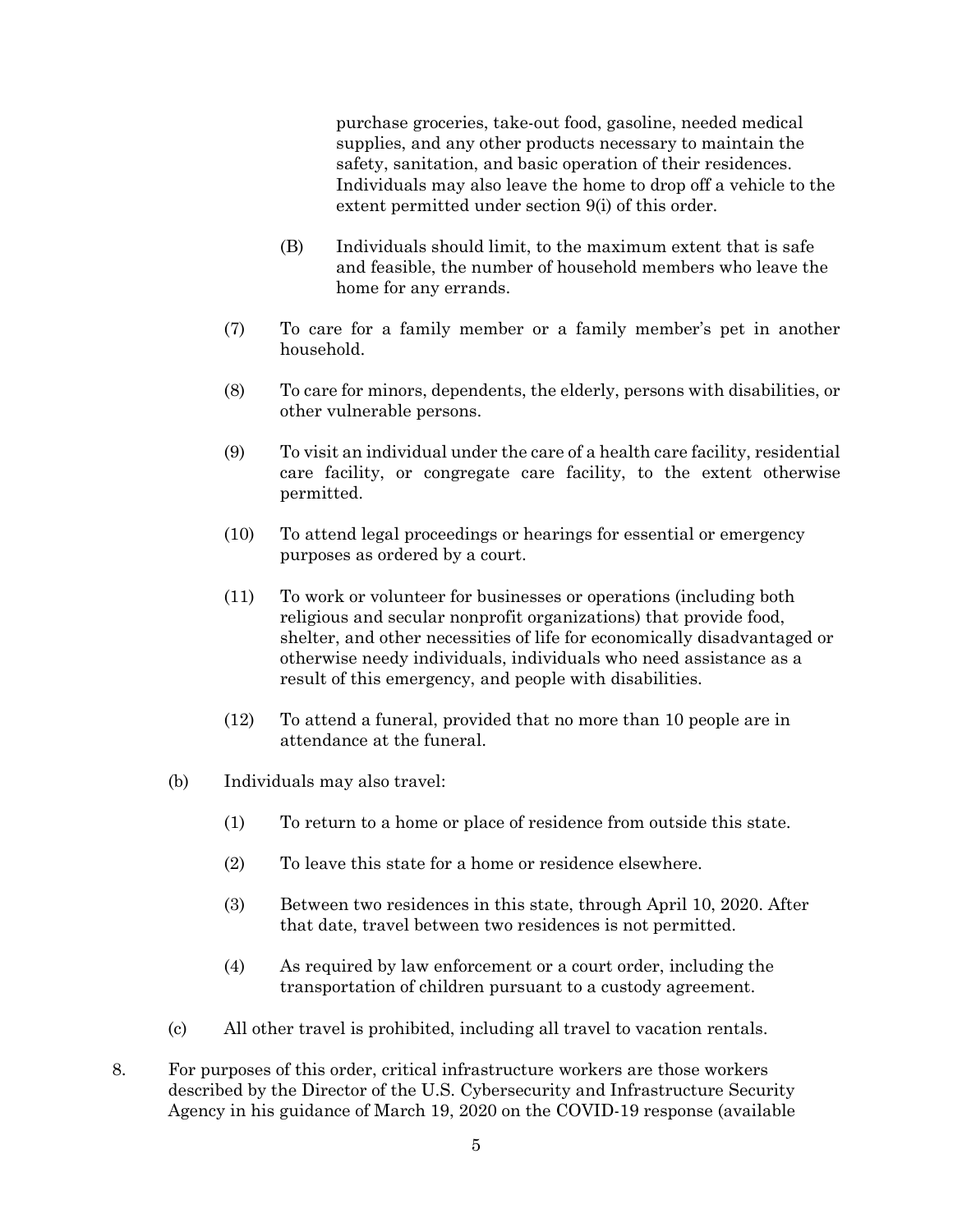[here\)](https://www.cisa.gov/sites/default/files/publications/CISA-Guidance-on-Essential-Critical-Infrastructure-Workers-1-20-508c.pdf). This order does *not* adopt any subsequent guidance document released by this same agency.

Consistent with the March 19, 2020 guidance document, critical infrastructure workers include some workers in each of the following sectors:

- (a) Health care and public health.
- (b) Law enforcement, public safety, and first responders.
- (c) Food and agriculture.
- (d) Energy.
- (e) Water and wastewater.
- (f) Transportation and logistics.
- (g) Public works.
- (h) Communications and information technology, including news media.
- (i) Other community-based government operations and essential functions.
- (j) Critical manufacturing.
- (k) Hazardous materials.
- (l) Financial services.
- (m) Chemical supply chains and safety.
- (n) Defense industrial base.
- 9. For purposes of this order, critical infrastructure workers also include:
	- (a) Child care workers (including workers at disaster relief child care centers), but only to the extent necessary to serve the children or dependents of workers required to perform in-person work as permitted under this order. This category includes individuals (whether licensed or not) who have arranged to care for the children or dependents of such workers.
	- (b) Workers at suppliers, distribution centers, or service providers, as described below.
		- (1) Any suppliers, distribution centers, or service providers whose continued operation is necessary to enable, support, or facilitate another business's or operation's critical infrastructure work may designate their workers as critical infrastructure workers, provided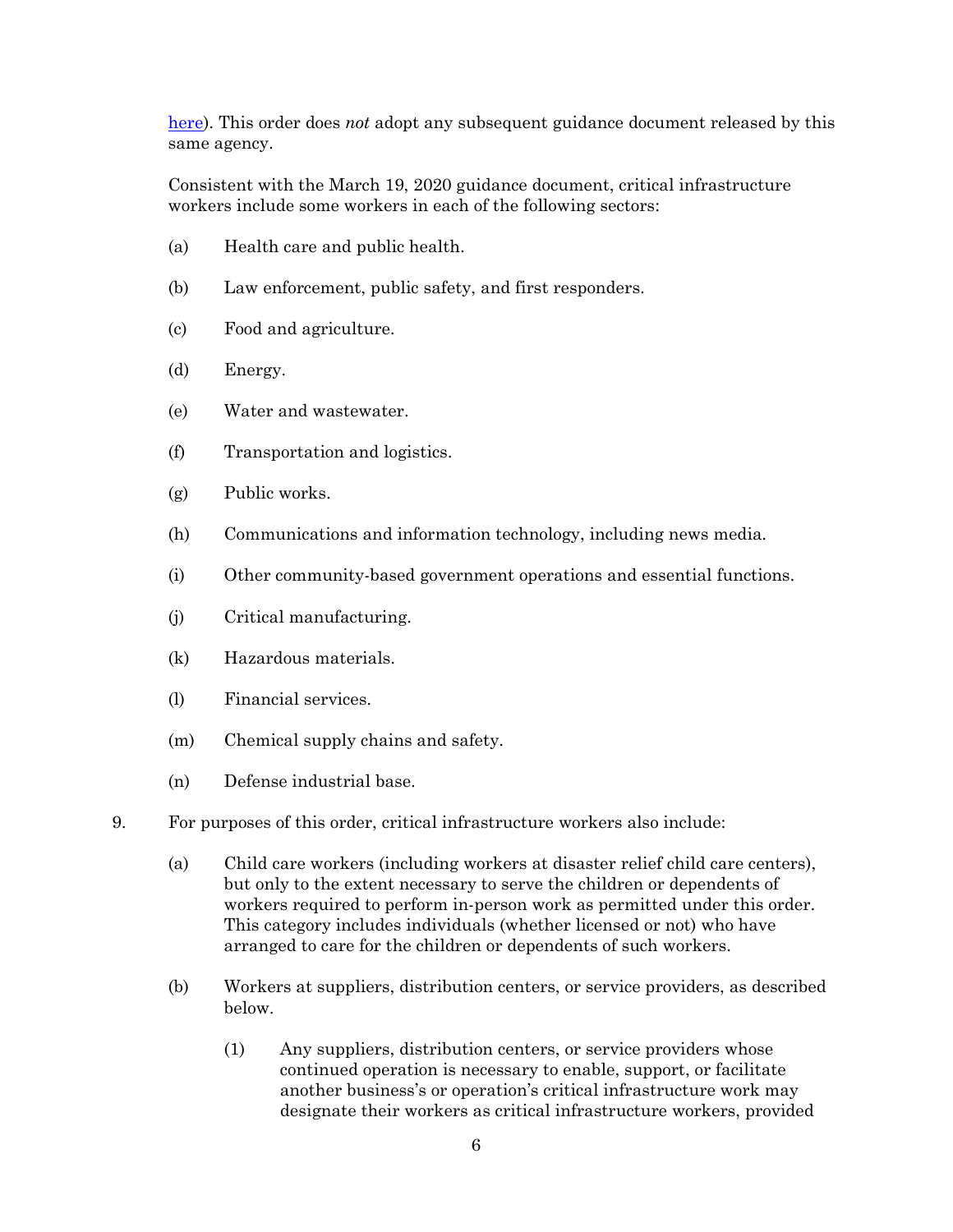that only those workers whose in-person presence is necessary to enable, support, or facilitate such work may be so designated.

- (2) Any suppliers, distribution centers, or service providers whose continued operation is necessary to enable, support, or facilitate the necessary work of suppliers, distribution centers, or service providers described in subprovision (1) of this subsection may designate their workers as critical infrastructure workers, provided that only those workers whose in-person presence is necessary to enable, support, or facilitate such work may be so designated.
- (3) Consistent with the scope of work permitted under subprovision (2) of this subsection, any suppliers, distribution centers, or service providers further down the supply chain whose continued operation is necessary to enable, support, or facilitate the necessary work of other suppliers, distribution centers, or service providers may likewise designate their workers as critical infrastructure workers, provided that only those workers whose in-person presence is necessary to enable, support, or facilitate such work may be so designated.
- (4) Suppliers, distribution centers, and service providers that abuse their designation authority under this subsection shall be subject to sanctions to the fullest extent of the law.
- (c) Workers in the insurance industry, but only to the extent that their work cannot be done by telephone or remotely.
- (d) Workers and volunteers for businesses or operations (including both religious and secular nonprofit organizations) that provide food, shelter, and other necessities of life for economically disadvantaged or otherwise needy individuals, individuals who need assistance as a result of this emergency, and people with disabilities.
- (e) Workers who perform critical labor union functions, including those who administer health and welfare funds and those who monitor the well-being and safety of union members who are critical infrastructure workers, provided that any administration or monitoring should be done by telephone or remotely where possible.
- (f) Workers at retail stores who sell groceries, medical supplies, and products necessary to maintain the safety, sanitation, and basic operation of residences, including convenience stores, pet supply stores, auto supplies and repair stores, hardware and home maintenance stores, and home appliance retailers.
- (g) Workers at laundromats, coin laundries, and dry cleaners.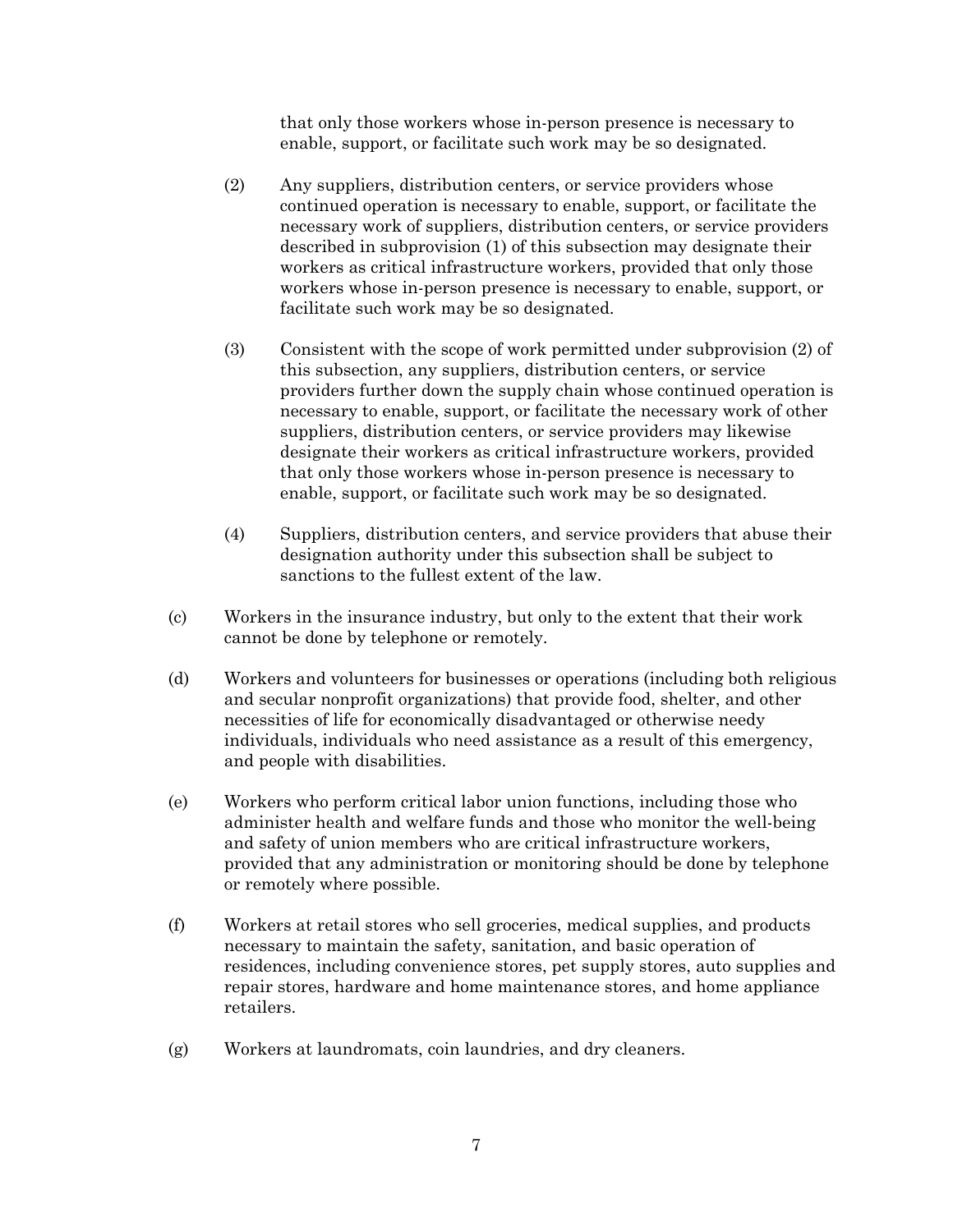- (h) Workers at hotels and motels, provided that the hotels or motels do not offer additional in-house amenities such as gyms, pools, spas, dining, entertainment facilities, meeting rooms, or like facilities.
- (i) Workers at motor vehicle dealerships who are necessary to facilitate remote and electronic sales or leases, or to deliver motor vehicles to customers, provided that showrooms remain closed to in-person traffic.
- 10. Businesses, operations, and government agencies that continue in-person work must adhere to sound social distancing practices and measures, which include but are not limited to:
	- (a) Developing a COVID-19 preparedness and response plan, consistent with recommendations in Guidance on Preparing Workplaces for COVID-19, developed by the Occupational Health and Safety Administration and available [here.](https://www.osha.gov/Publications/OSHA3990.pdf) Such plan must be available at company headquarters or the worksite.
	- (b) Restricting the number of workers present on premises to no more than is strictly necessary to perform the business's, operation's, or government agency's critical infrastructure functions or its minimum basic operations.
	- (c) Promoting remote work to the fullest extent possible.
	- (d) Keeping workers and patrons who are on premises at least six feet from one another to the maximum extent possible.
	- (e) Increasing standards of facility cleaning and disinfection to limit worker and patron exposure to COVID-19, as well as adopting protocols to clean and disinfect in the event of a positive COVID-19 case in the workplace.
	- (f) Adopting policies to prevent workers from entering the premises if they display respiratory symptoms or have had contact with a person with a confirmed diagnosis of COVID-19.
	- (g) Any other social distancing practices and mitigation measures recommended by the CDC.
- 11. Any store that remains open for in-person sales under section 5 or 9(f) of this order must:
	- (a) Establish lines to regulate entry in accordance with subsections (c) and (d) of this section, with markings for patrons to enable them to stand at least six feet apart from one another while waiting. Stores should also explore alternatives to lines, including by allowing customers to wait in their cars for a text message or phone call, to enable social distancing and to accommodate seniors and those with disabilities.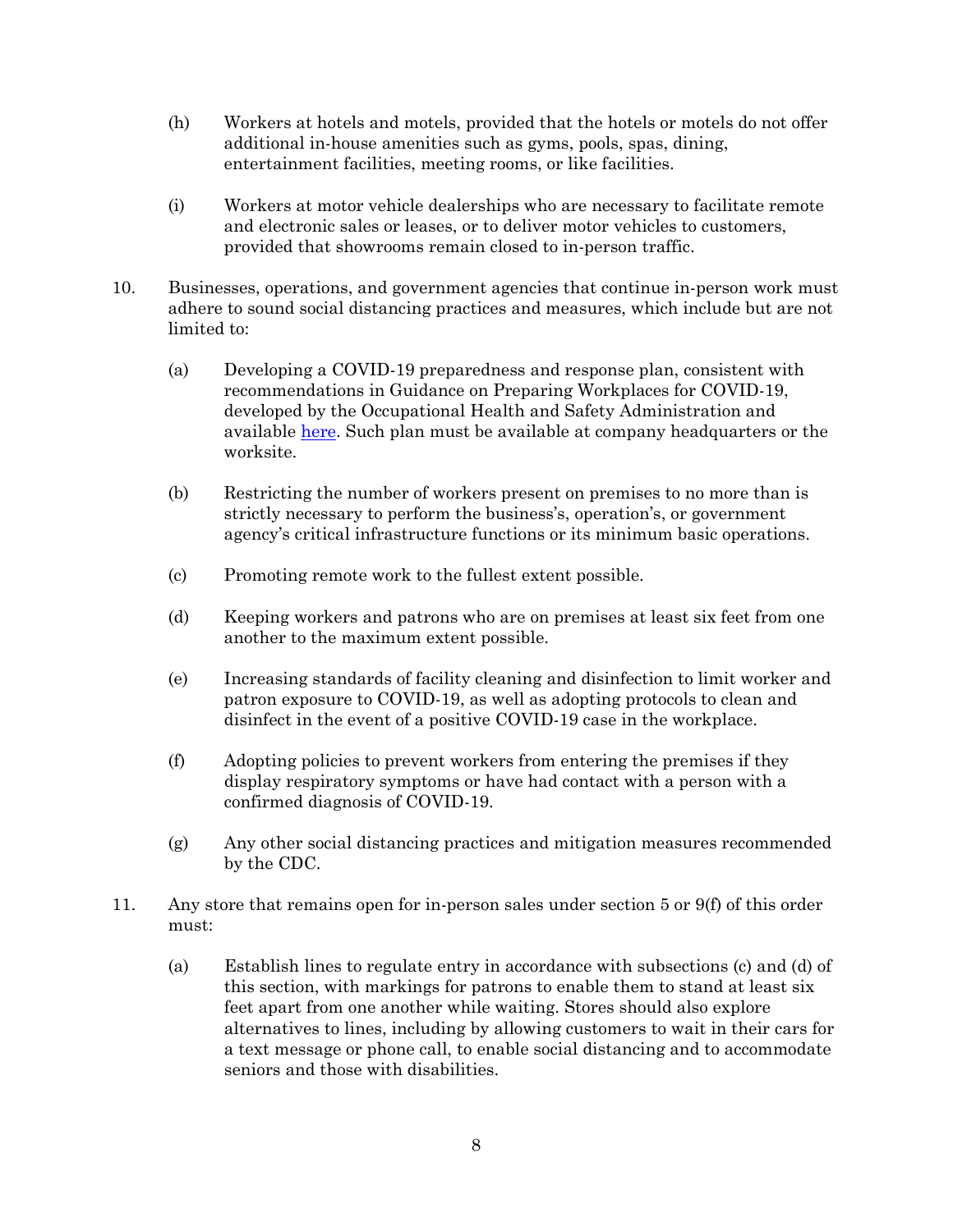- (b) Consider establishing curbside pick-up to reduce in-store traffic and mitigate outdoor lines.
- (c) For stores of less than 50,000 square feet of customer floor space, limit the number of people in the store (including employees) to 25% of the total occupancy limits established by the State Fire Marshal or a local fire marshal.
- (d) For stores of more than 50,000 square feet:
	- (1) Limit the number of customers in the store at one time (excluding employees) to 4 people per 1,000 square feet of customer floor space. The amount of customer floor space must be calculated to exclude store areas that are closed under subprovision (2) of this subsection.
	- (2) Close areas of the store—by cordoning them off, placing signs in aisles, posting prominent signs, removing goods from shelves, or other appropriate means—that are dedicated to the following classes of goods:
		- (A) Carpet or flooring.
		- (B) Furniture.
		- (C) Garden centers and plant nurseries.
		- (D) Paint.
	- (3) By April 13, 2020, refrain from the advertising or promotion of goods that are not groceries, medical supplies, or items that are necessary to maintain the safety, sanitation, and basic operation of residences.
	- (4) Create at least two hours per week of dedicated shopping time for vulnerable populations, which for purposes of this order are people over 60, pregnant women, and those with chronic conditions like heart disease, diabetes, and lung disease.
- (e) The director of the Department of Health and Human Services is authorized to issue an emergency order varying the capacity limits described in subsections (c) and (d) of this section as necessary to protect the public health.
- 12. No one shall advertise or rent a short-term vacation property except as necessary to assist in housing a health care professional or volunteer aiding in the response to the COVID-19 crisis.
- 13. Nothing in this order should be taken to supersede another executive order or directive that is in effect, except to the extent this order imposes more stringent limitations on in-person work, activities, and interactions. Consistent with prior